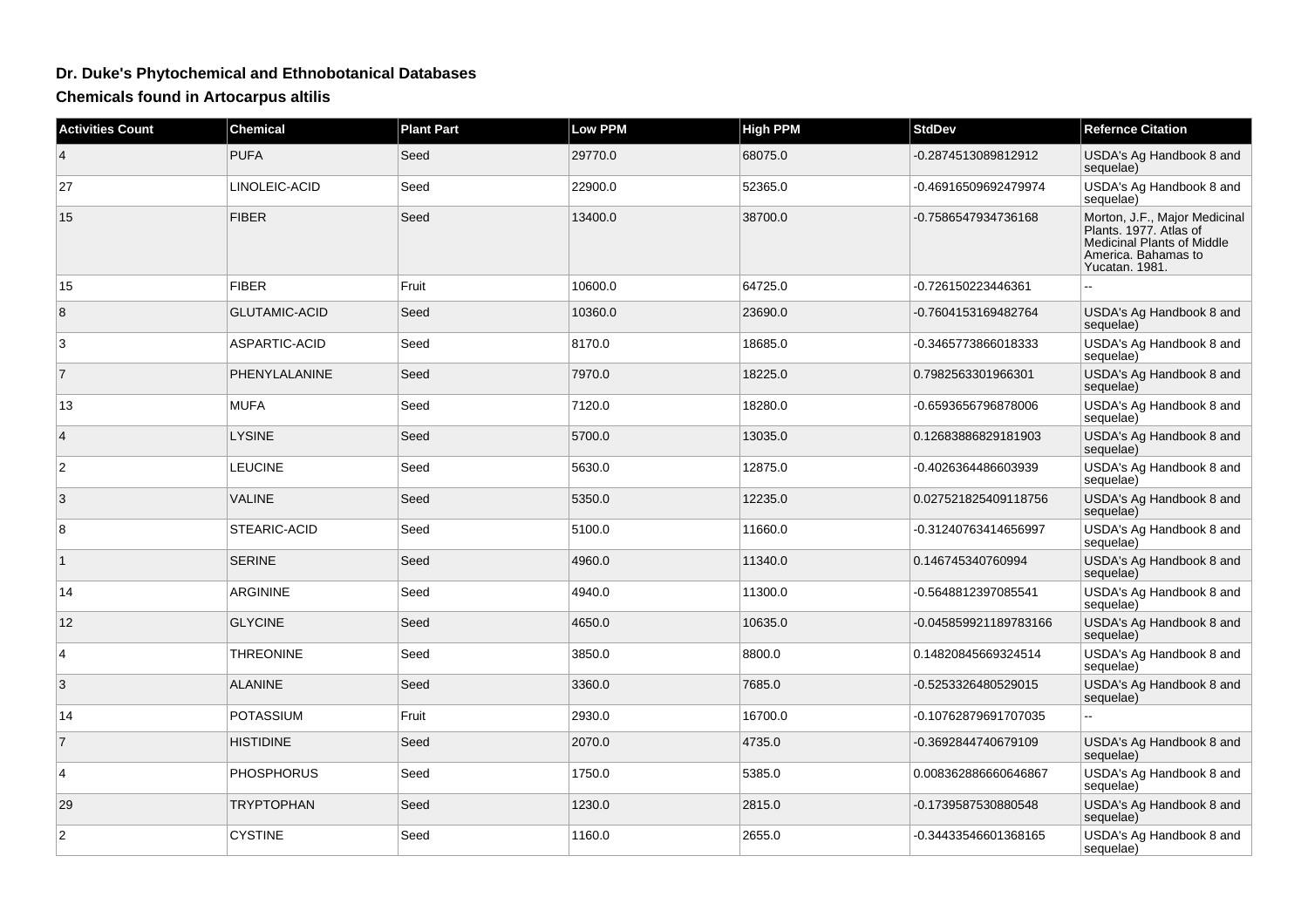| <b>Activities Count</b> | <b>Chemical</b>   | <b>Plant Part</b> | <b>Low PPM</b> | <b>High PPM</b> | <b>StdDev</b>        | <b>Refernce Citation</b>                                                                                                       |
|-------------------------|-------------------|-------------------|----------------|-----------------|----------------------|--------------------------------------------------------------------------------------------------------------------------------|
| 15                      | <b>METHIONINE</b> | Seed              | 960.0          | 2195.0          | -0.5473722759537075  | USDA's Ag Handbook 8 and<br>sequelae)                                                                                          |
| $\overline{c}$          | LEUCINE           | Fruit             | 650.0          | 2210.0          | -0.6146244091918053  | 44                                                                                                                             |
| $\vert$ 3               | <b>ISOLEUCINE</b> | Fruit             | 640.0          | 2175.0          | -0.43934615525772025 | ш,                                                                                                                             |
| 4                       | <b>THREONINE</b>  | Fruit             | 520.0          | 1770.0          | -0.5186582080129573  | --                                                                                                                             |
| 3                       | VALINE            | Fruit             | 470.0          | 1600.0          | -0.5886526730943261  | $\sim$                                                                                                                         |
| $\vert$ 4               | <b>LYSINE</b>     | Fruit             | 370.0          | 1258.0          | -0.7398073675080542  | ц.                                                                                                                             |
| $\overline{7}$          | PHENYLALANINE     | Fruit             | 260.0          | 885.0           | -0.8464837796611955  | $\overline{\phantom{a}}$                                                                                                       |
| 4                       | <b>PHOSPHORUS</b> | Fruit             | 240.0          | 1460.0          | -0.5333654441402078  | $\sim$                                                                                                                         |
| 65                      | <b>MAGNESIUM</b>  | Fruit             | 220.0          | 975.0           | -0.5347102478489796  | $-$                                                                                                                            |
| 8                       | <b>TYROSINE</b>   | Fruit             | 190.0          | 645.0           | -0.7349855635212965  | $\overline{\phantom{a}}$                                                                                                       |
| 28                      | <b>CALCIUM</b>    | Fruit             | 170.0          | 1950.0          | -0.4398953629743581  | $\overline{a}$                                                                                                                 |
| 112                     | ASCORBIC-ACID     | Fruit             | 150.0          | 985.0           | -0.22324466763526188 | $\overline{a}$                                                                                                                 |
| 14                      | <b>SULFUR</b>     | Fruit             | 120.0          | 530.0           | -0.6156458725608807  | --                                                                                                                             |
| 28                      | CALCIUM           | Seed              | 110.0          | 825.0           | -0.610004925286672   | $\overline{\phantom{a}}$                                                                                                       |
| 15                      | <b>METHIONINE</b> | Fruit             | 100.0          | 340.0           | -0.7616645502550369  |                                                                                                                                |
| $\overline{2}$          | <b>CYSTINE</b>    | Fruit             | 90.0           | 305.0           | -0.7576235534478998  | USDA's Ag Handbook 8 and<br>sequelae)                                                                                          |
| 112                     | ASCORBIC-ACID     | Seed              | 65.0           | 275.0           | -0.1733607233748212  | --                                                                                                                             |
| 6                       | <b>IRON</b>       | Seed              | 37.0           | 58.0            | -0.43114518728895995 | Morton, J.F., Major Medicinal<br>Plants. 1977. Atlas of<br>Medicinal Plants of Middle<br>America. Bahamas to<br>Yucatan. 1981. |
| $\vert$ 1               | SODIUM            | Fruit             | 11.0           | 98.0            | -0.1746575565185849  | $-$                                                                                                                            |
| 39                      | <b>NIACIN</b>     | Fruit             | 9.0            | 30.0            | -0.41038049882634875 | Щ,                                                                                                                             |
| 11                      | PANTOTHENIC-ACID  | Seed              | 8.0            | 20.0            | 0.34109708334068634  | USDA's Ag Handbook 8 and<br>sequelae)                                                                                          |
| $\overline{4}$          | <b>BORON</b>      | Fruit             | 5.2            | 23.0            | -0.34082841326604174 | Щ,                                                                                                                             |
| 11                      | PANTOTHENIC-ACID  | Fruit             | 4.0            | 15.5            | -0.1661280714367734  | Ξ.                                                                                                                             |
| 6                       | <b>IRON</b>       | Fruit             | 3.0            | 62.0            | -0.28155089299837743 | Щ,                                                                                                                             |